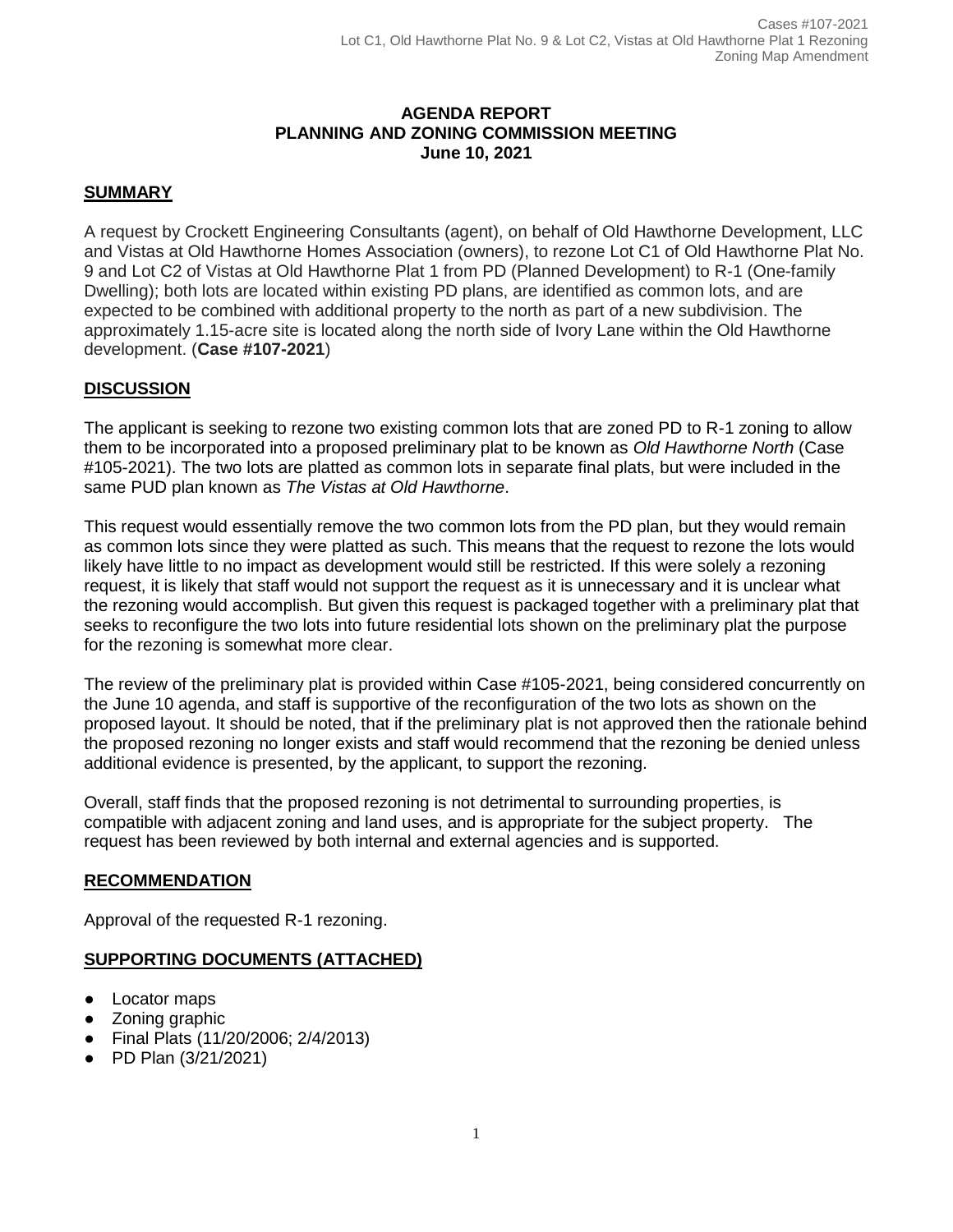# **SITE CHARACTERISTICS**

| Area (acres)                  | 1.15                                                      |
|-------------------------------|-----------------------------------------------------------|
| Topography                    | Ridge along middle of lot with grade to the east and west |
| <b>Vegetation/Landscaping</b> | Turf                                                      |
| <b>Watershed/Drainage</b>     | <b>Grindstone Creek</b>                                   |
| <b>Existing structures</b>    | <b>None</b>                                               |

# **HISTORY**

| <b>Annexation date</b>                       | 2005                                              |
|----------------------------------------------|---------------------------------------------------|
| <b>Zoning District</b>                       | <b>PD</b>                                         |
| <b>Land Use Plan designation</b>             | Columbia Imagined: Neighborhood; EAP: Residential |
| <b>Previous Subdivision/Legal Lot Status</b> | Unplatted                                         |

## **UTILITIES & SERVICES**

| <b>Sanitary Sewer</b>  | City of Columbia             |
|------------------------|------------------------------|
| Water                  | PWSD#9                       |
| <b>Fire Protection</b> | <b>BCFD/City of Columbia</b> |
| <b>Electric</b>        | <b>Boone Electric</b>        |

# **ACCESS**

| <b>Ivory Lane</b>         |                                                                                               |  |
|---------------------------|-----------------------------------------------------------------------------------------------|--|
| Location                  | Along the south side of property                                                              |  |
| <b>Major Roadway Plan</b> | NA; Local Residential (50-foot ROW required, City maintained); no additional<br>ROW required. |  |
| <b>CIP projects</b>       | None                                                                                          |  |
| <b>Sidewalk</b>           | Sidewalks provided                                                                            |  |

| <b>Cutters Corner Lane</b> |                                                                                               |  |
|----------------------------|-----------------------------------------------------------------------------------------------|--|
| Location                   | Stubs to south side of site                                                                   |  |
| <b>Major Roadway Plan</b>  | NA; Local Residential (50-foot ROW required, City maintained); no additional<br>ROW required. |  |
| <b>CIP projects</b>        | <b>None</b>                                                                                   |  |
| <b>Sidewalk</b>            | Sidewalks provided                                                                            |  |

| <b>Crooked Switch Court</b> |                                                                                               |  |
|-----------------------------|-----------------------------------------------------------------------------------------------|--|
| Location                    | Stubs to south side of site                                                                   |  |
| <b>Major Roadway Plan</b>   | NA; Local Residential (50-foot ROW required, City maintained); no<br>additional ROW required. |  |
| <b>CIP projects</b>         | <b>None</b>                                                                                   |  |
| <b>Sidewalk</b>             | Sidewalks provided                                                                            |  |